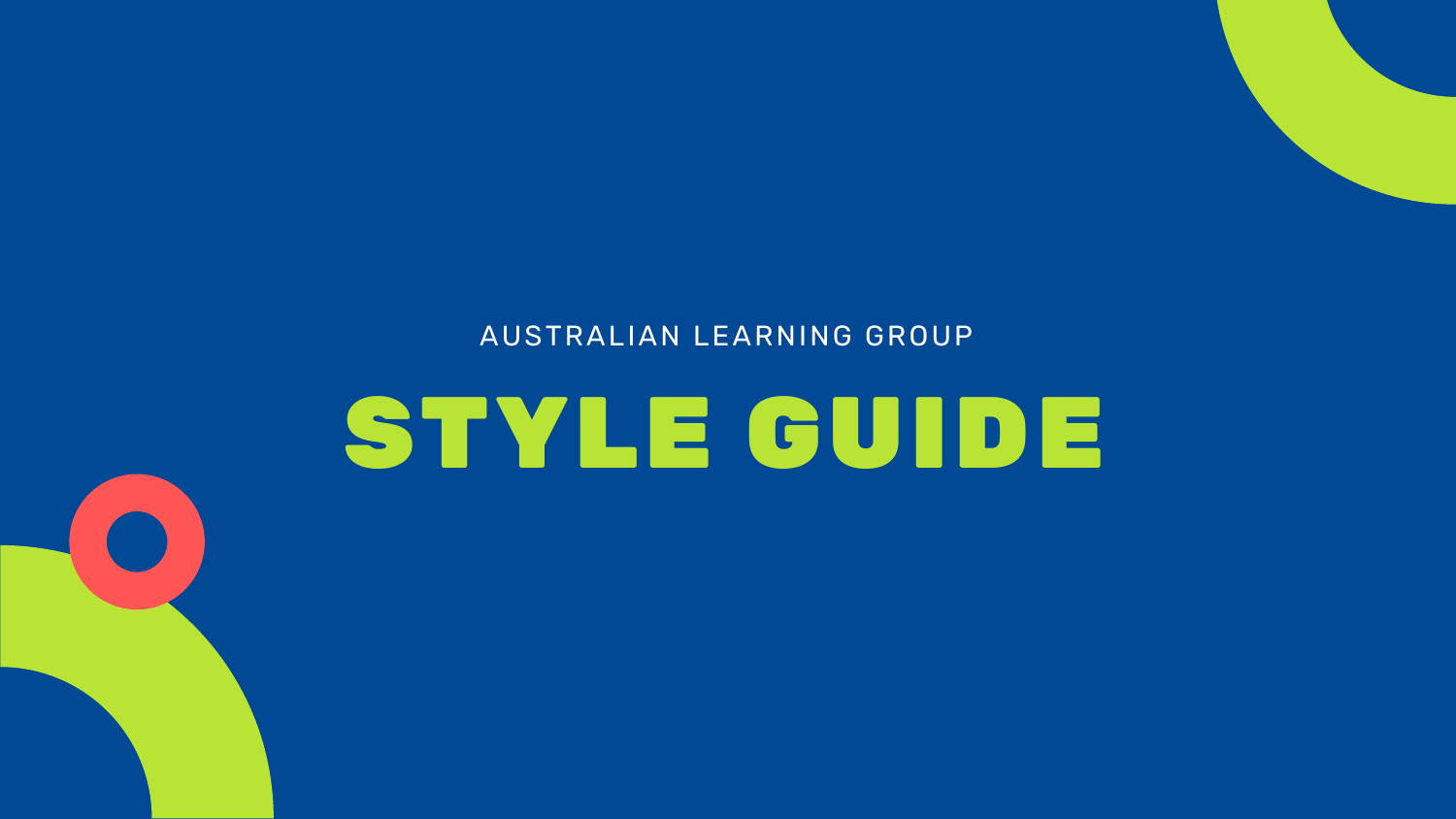### TABLE OF CONTENTS

Our Promise Our Purpose Our Beliefs Brand Reminders New Logo Colour Palette Typography



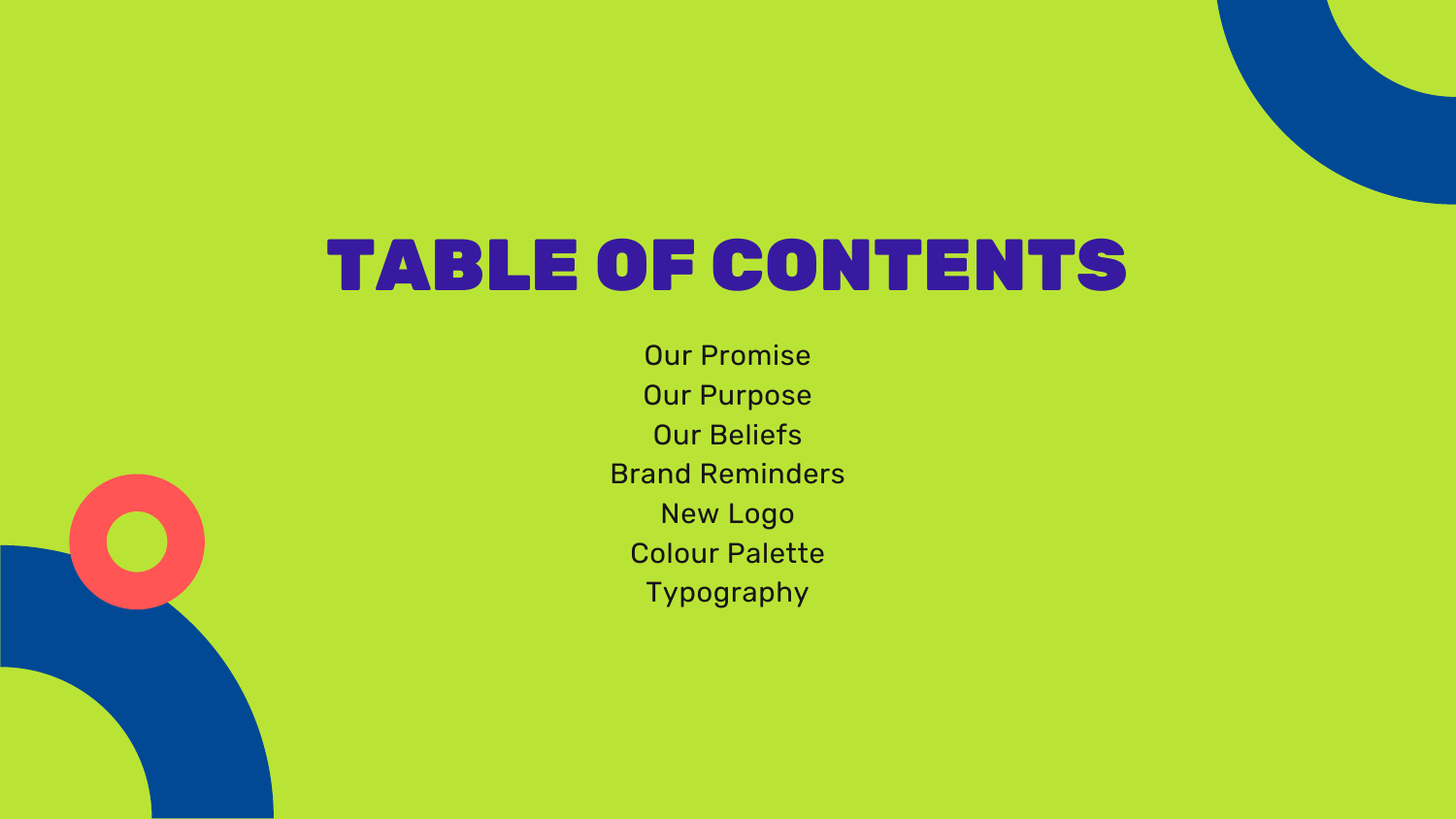

## YOU'RE IN THE RIGHT PLACE

It's a big decision to educate yourself; to create or change a career. Most of our students and staff are on a journey, both physical and emotional. We want them to feel at home and that they are in the right place to learn, evolve, transform, be better and be looked after. We are a family, and all our staff, educators and students are in the right place.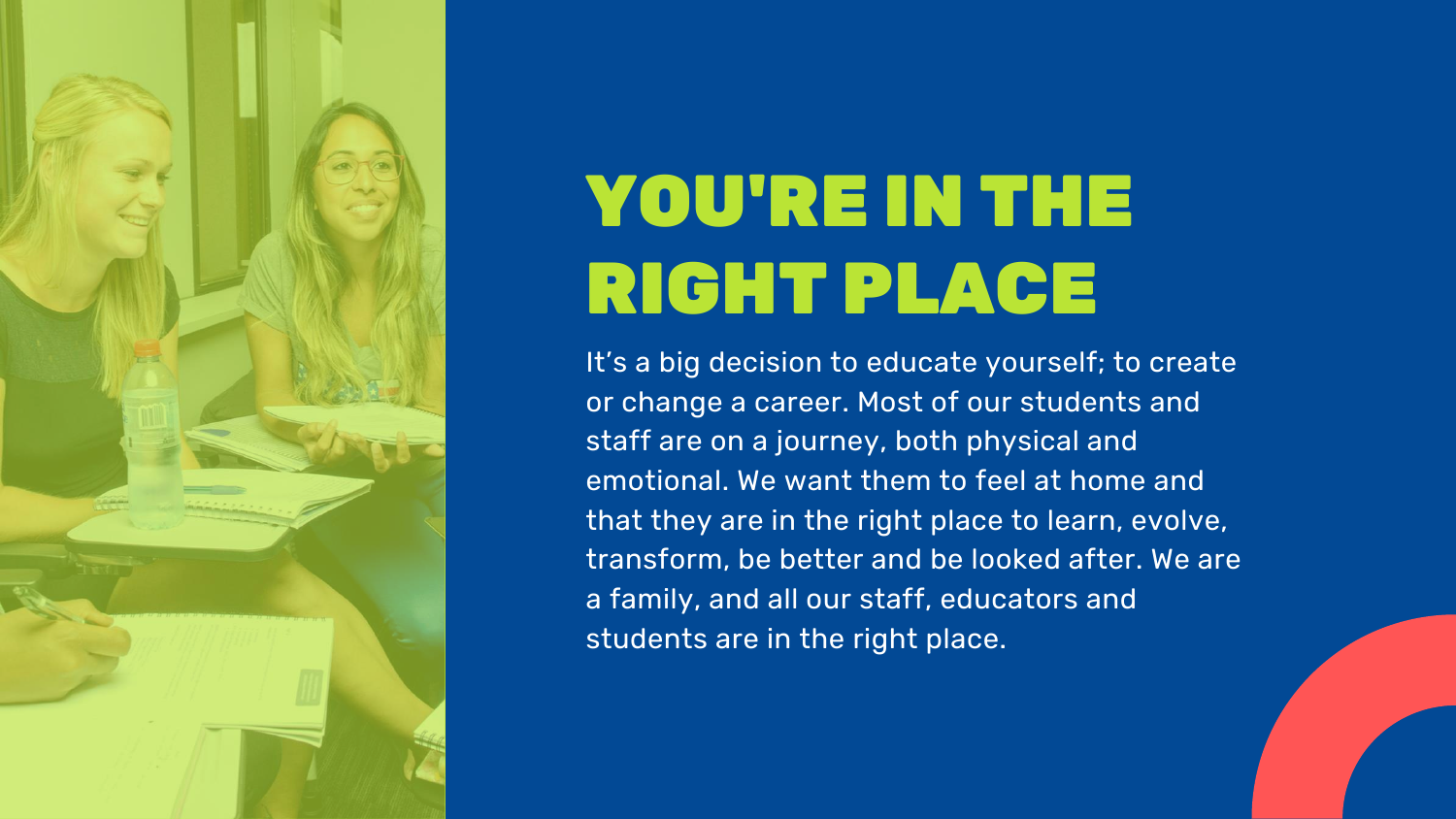## **NURTURING AND EMPOWERING PEOPLE ON THEIR PATH TO MORE MEANINGFUL CAREERS**

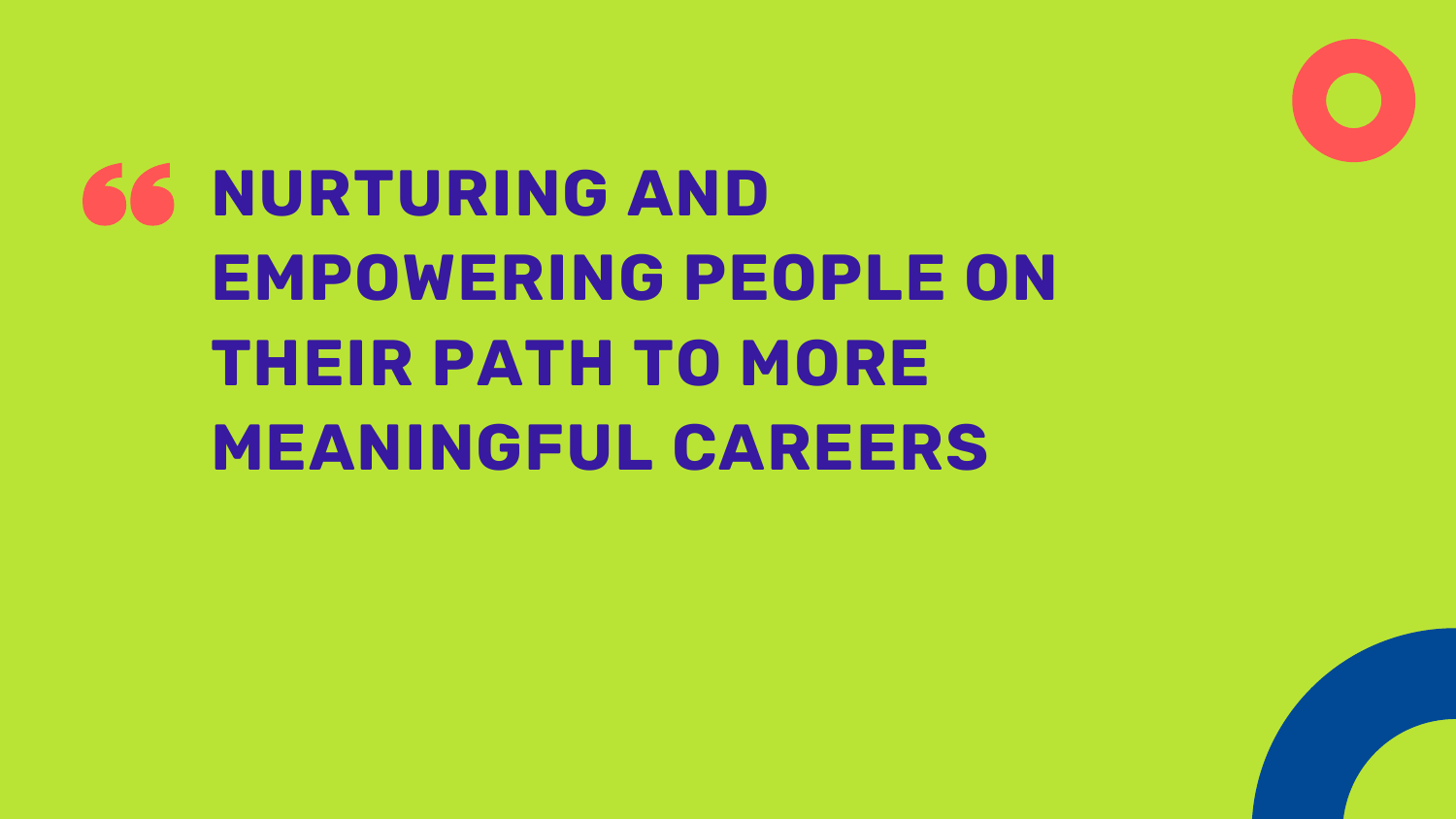### OUR BELIEFS



#### EMBRACE CHANGE WITH EMPATHY SERVE & EMPOWER







BE A HUMBLE EXPERT BE ORGANISED, BE ACCURATE SPEAK UP, WE LISTEN









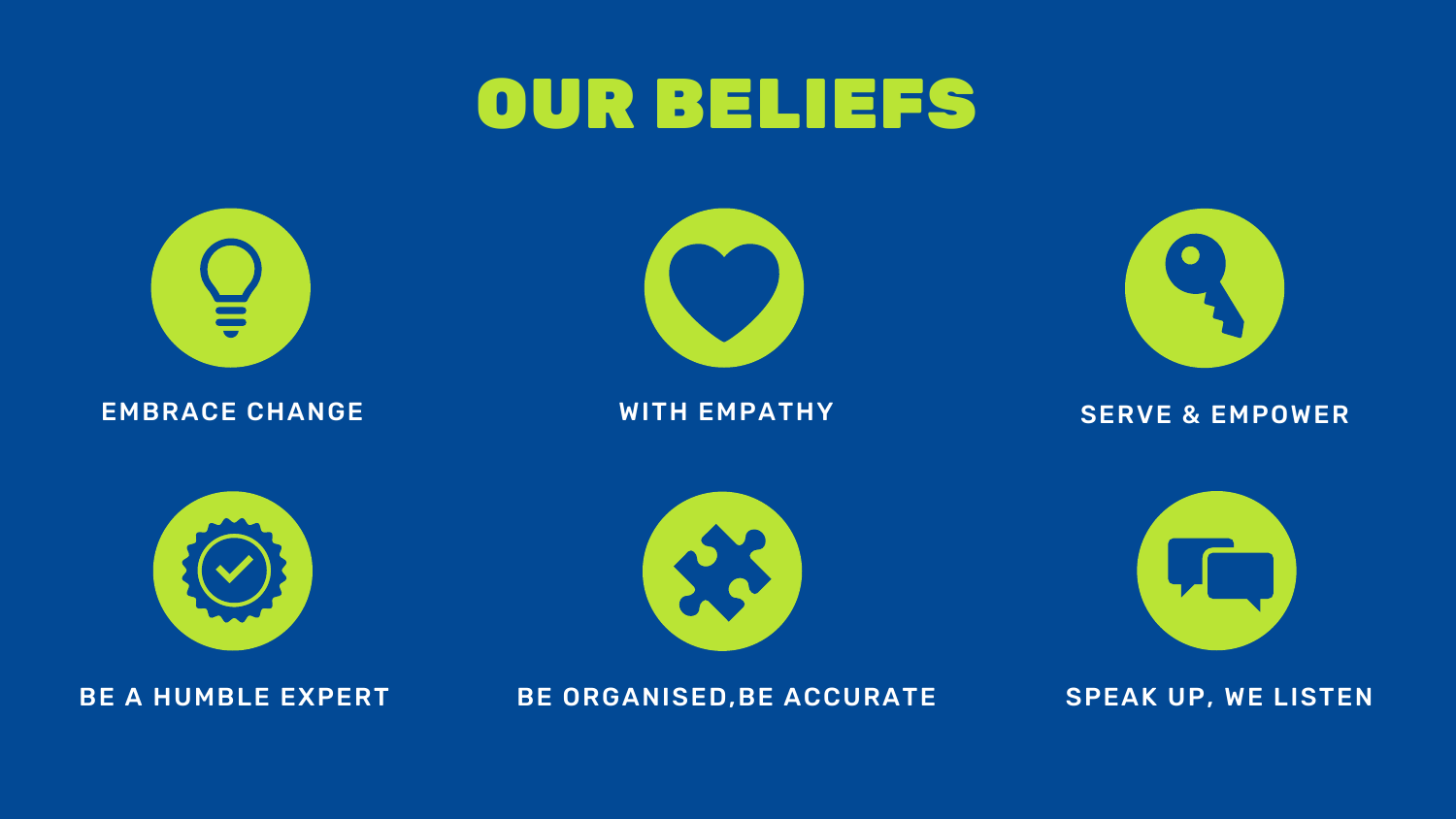## BRAND REMINDERS

### Things to keep in mind



 $\Delta$ 



#### Use proper typeface

All headings must be a>A capital letters

### Scale logo accordingly

Match colors to approved palette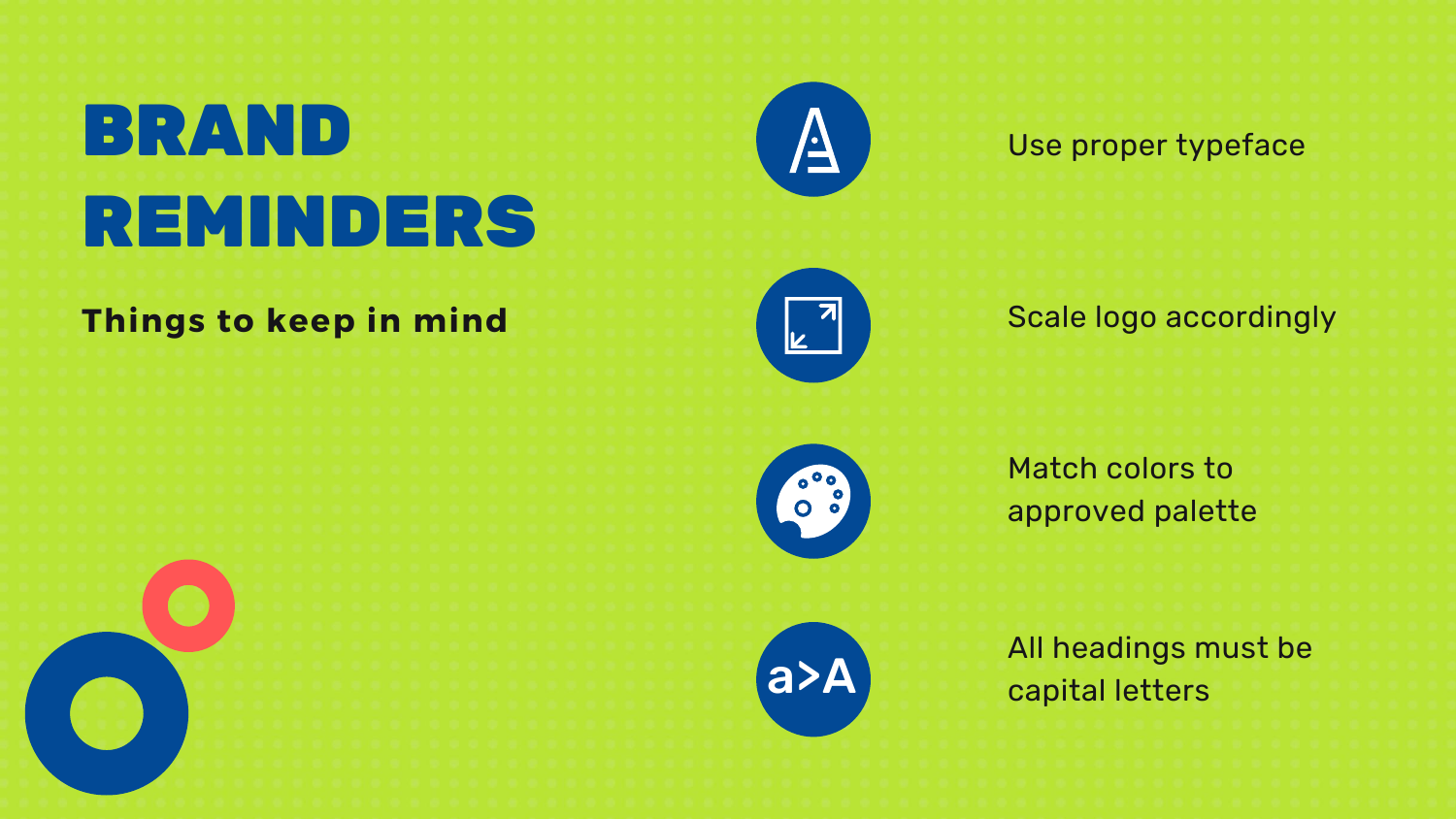# NEW LOGO

### **Primary Logo**



### **AUSTRALIAN LEARNING GROUP**

Click logos to download



#### **AUSTRALIAN LEARNING** GROUP



#### **AUSTRALIAN LEARNING** GROUP



**AUSTRALIAN LEARNING GROUP**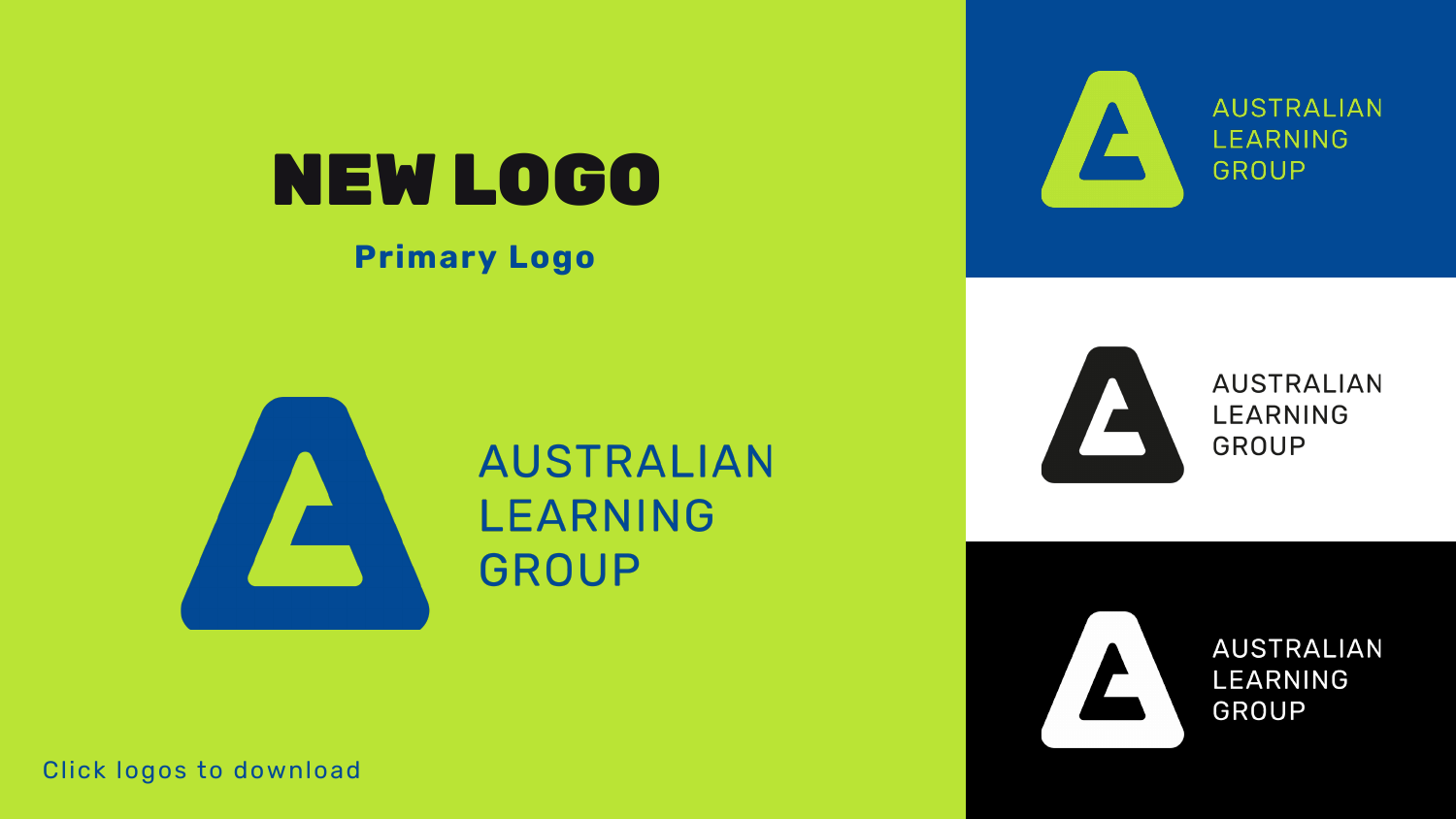### LOGO SPACING

x

### AUSTRALIAN **LEARNING** GROUP



 $1/2x$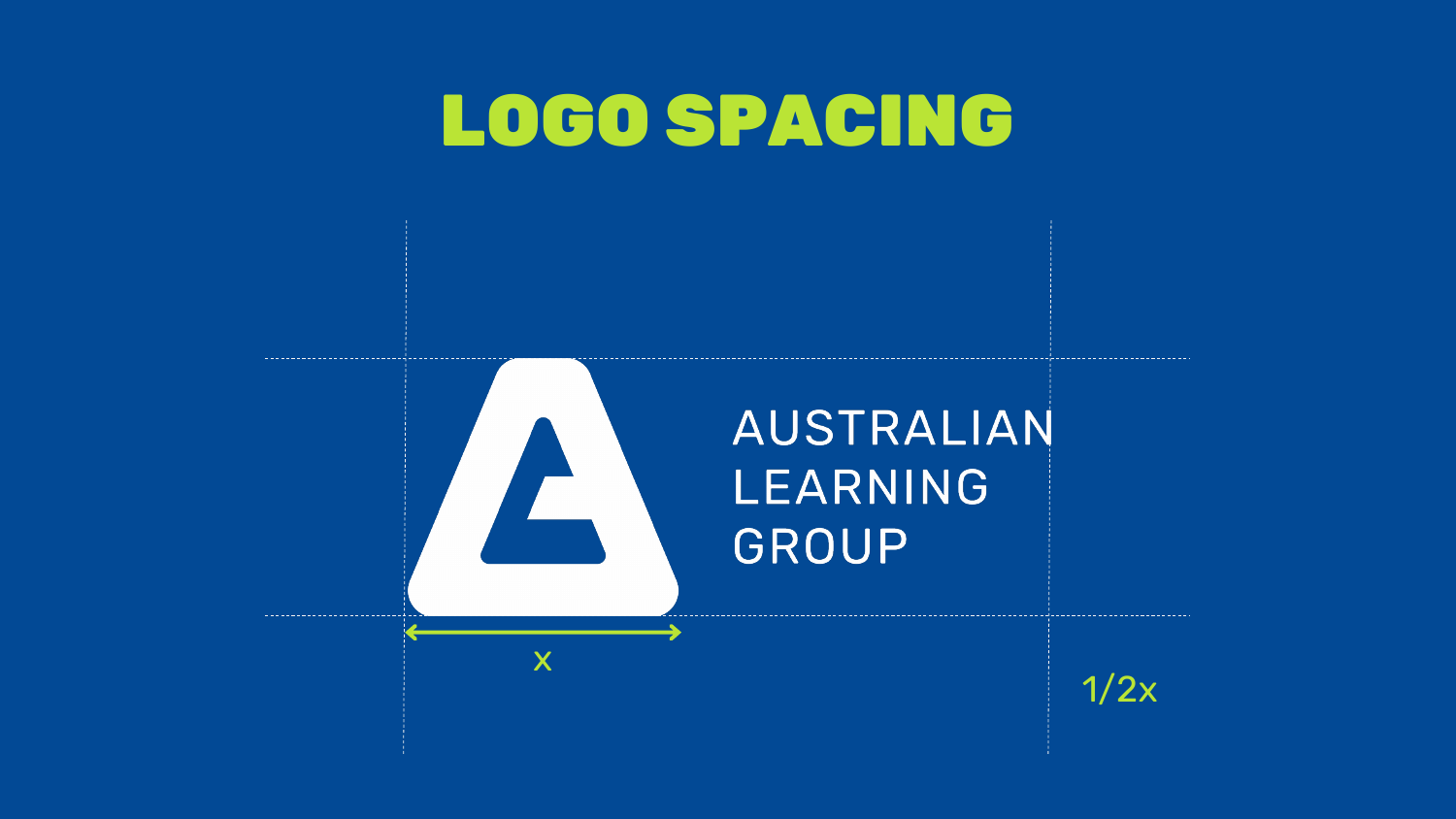## COLOUR PALETTE



RED



BLUE GREEN #024995 C100 R02 G73 B149 M75 Y00 K00 #BAE435 R186 G228 B53 C35 M00 Y90 K00

> #FF5555 R255 G85 B85 C00 M75 Y55 K00

> > #161418

| C20  | R22 |
|------|-----|
| M20  | G20 |
| YOO  | B24 |
| K100 |     |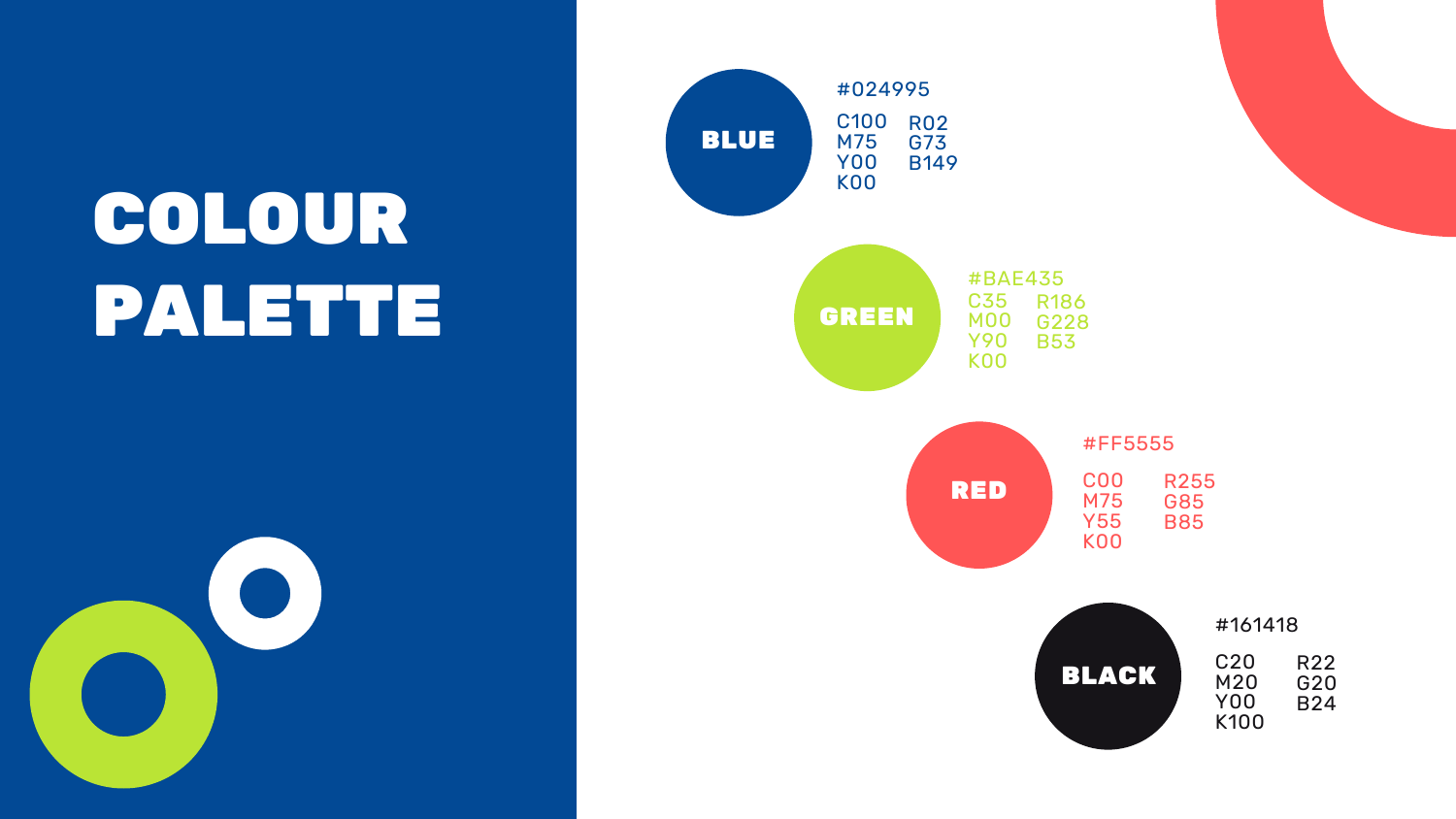## MONOCHROMATIC OPTIONS

| #8FB418 | #A1CB1B | #B2E11F | #BAE435 | #C9EA62 | #D1ED78 |
|---------|---------|---------|---------|---------|---------|
|         |         |         |         |         |         |







| #C9EA62 | #D1ED78 |
|---------|---------|
|         |         |

| #01244A | #013063 | #023D7C | #024995 | #0255AE | #0362C7 | #036EE0 |
|---------|---------|---------|---------|---------|---------|---------|
|         |         |         |         |         |         |         |

| #FF0808 | #FF2222 | #FF3C3C | #FF5555 | #FF6F6F #FF8888 #FFA2A2 |  |
|---------|---------|---------|---------|-------------------------|--|
|         |         |         |         |                         |  |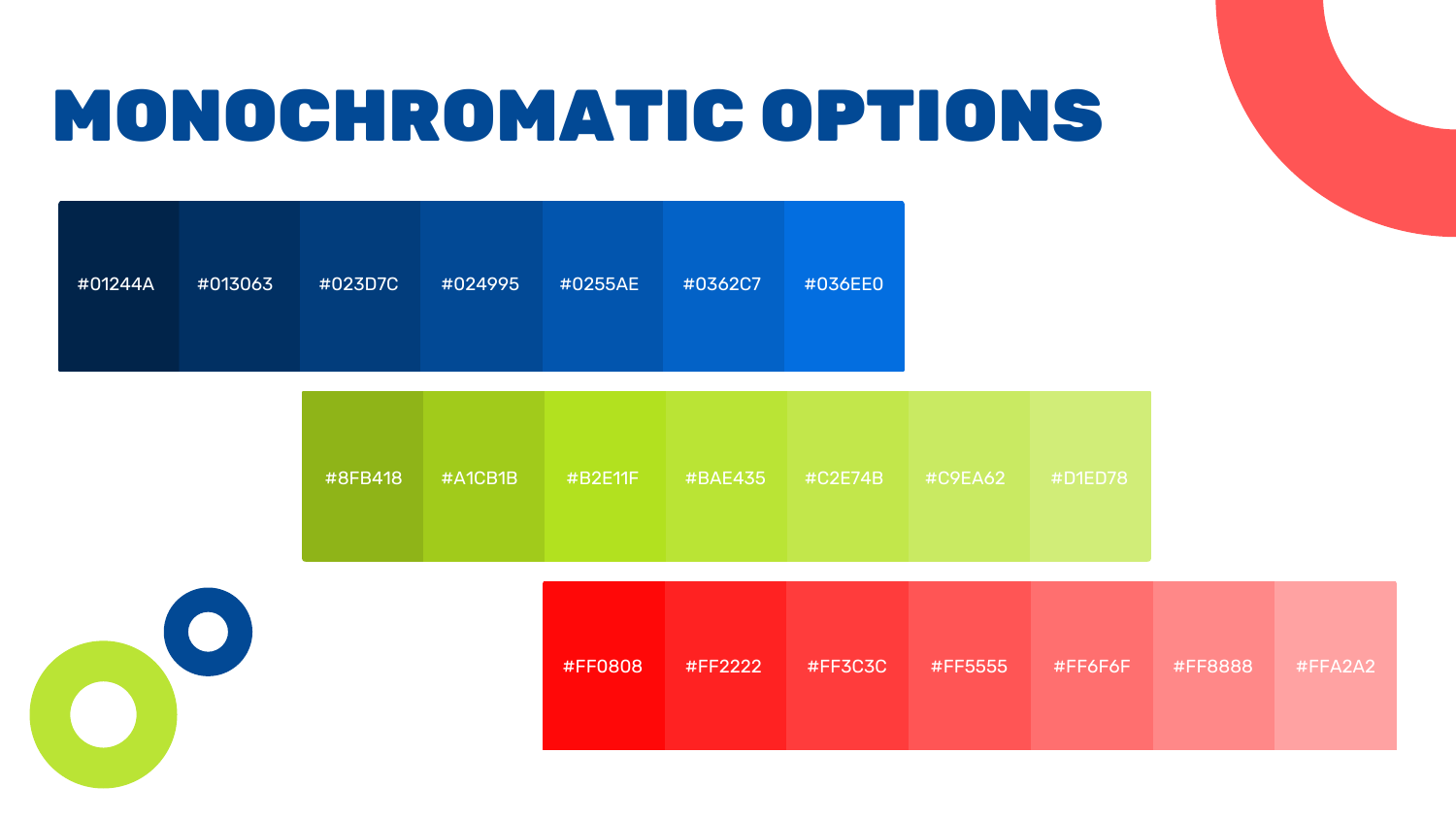## **Rubik** TYPOGRAPHY

The quick brown fox jumps over the lazy cow.

### Rubik Light Rubik Regular **Rubik Bold** Rubik Black

0 1 2 3 4 5 6 7 8 9 ? ! @ # \$ % & \* ( )

HEADING = RUBIK BLACK **SUBHEADING = RUBIK BOLD** Body Text = Rubik Regular

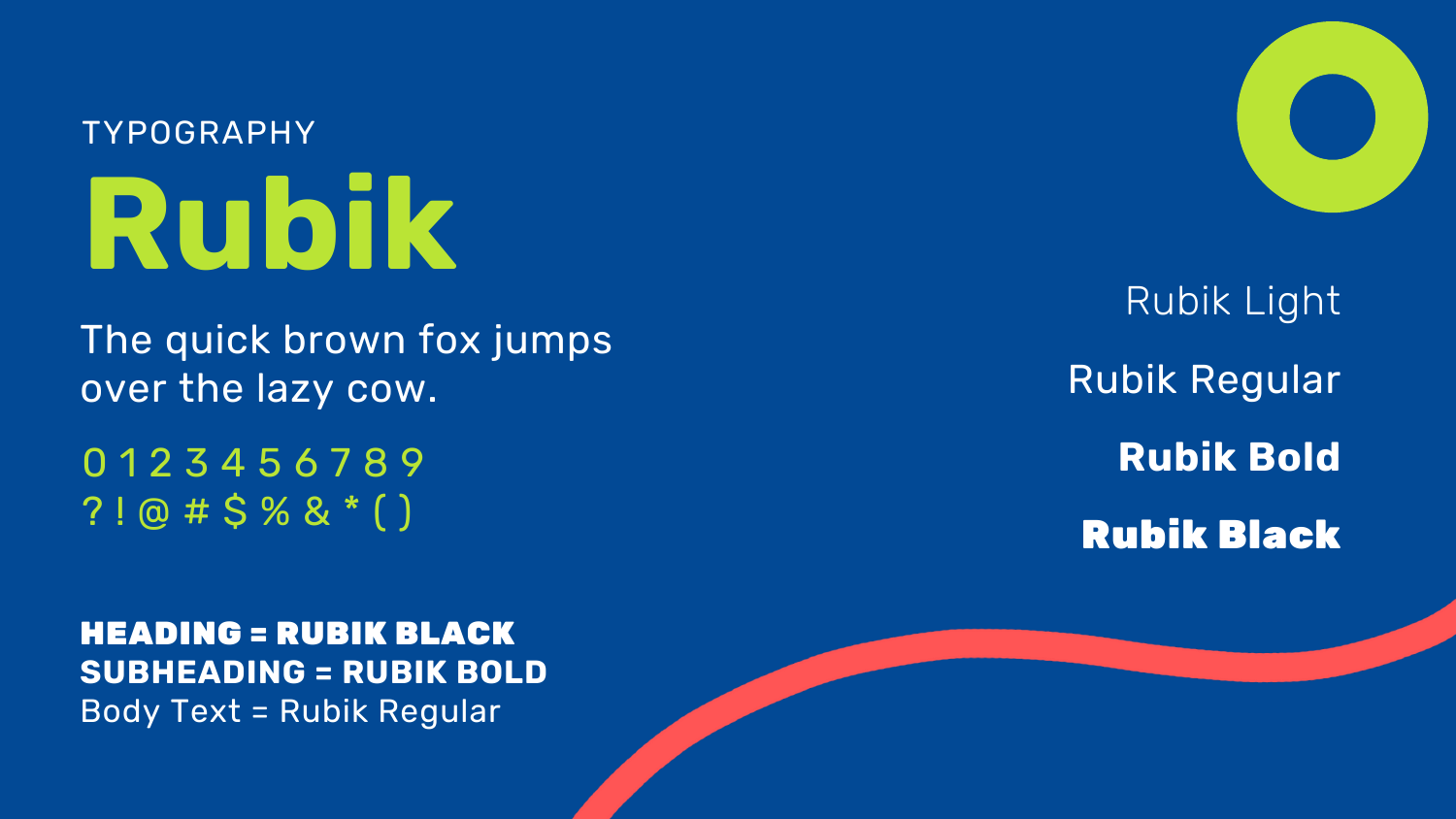# **INSTALLING RUBIK**

### TYPOGRAPHY

- Visit <https://fonts.google.com/specimen/Rubik?query=rubik> and click "Download Family" in the top right.
- 2. Unzip the file
- 3. Open the unzipped "Rubik" folder and then the "static" folder.
- 4. Search "Font settings" in the Windows Taskbar then click it
- 5. Drag all the TTF "Rubik" font files into the "Drag and Drop" section



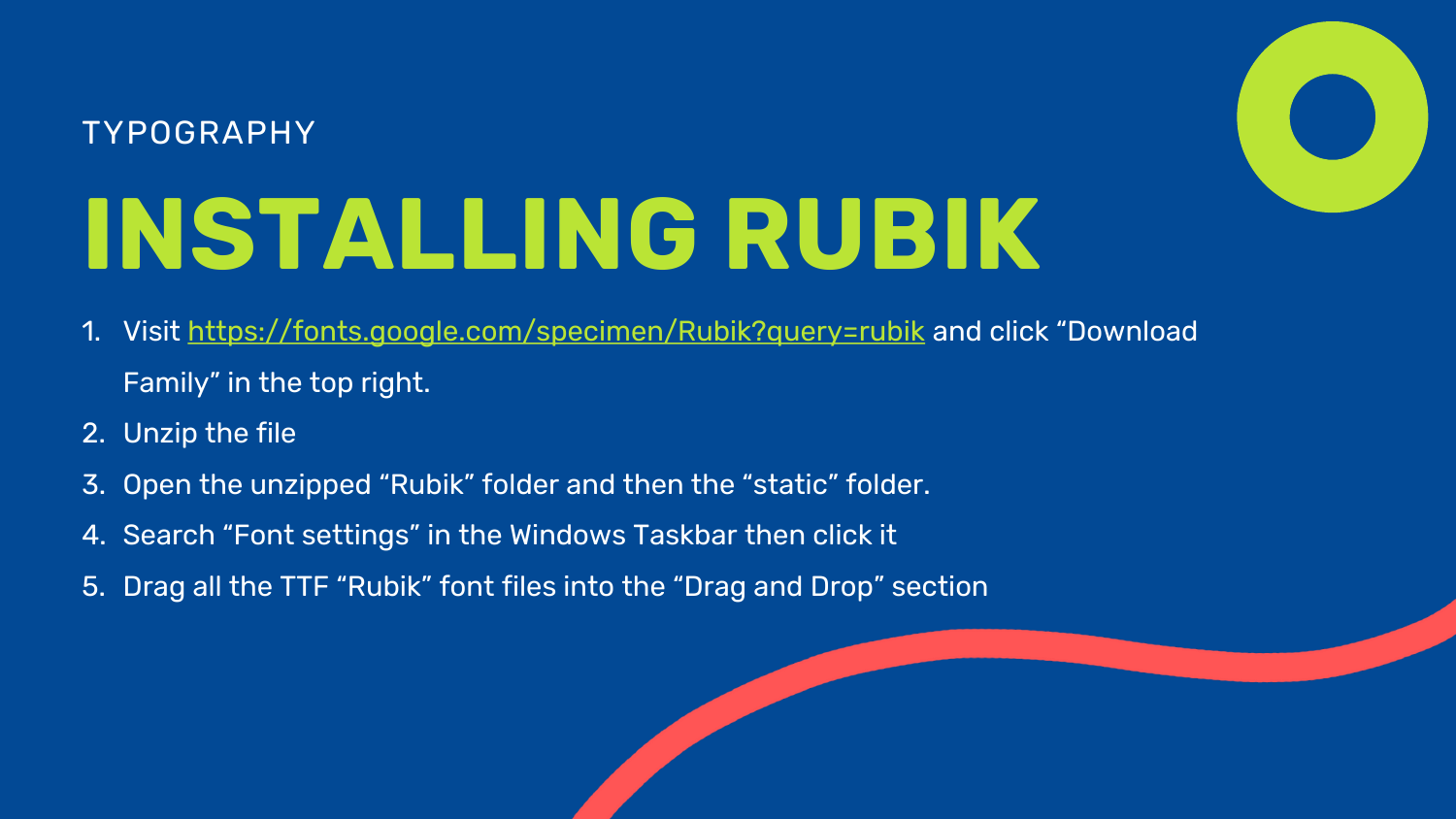

#### LINKEDIN INSTAGRAM FACEBOOK







#### Click to see our pages